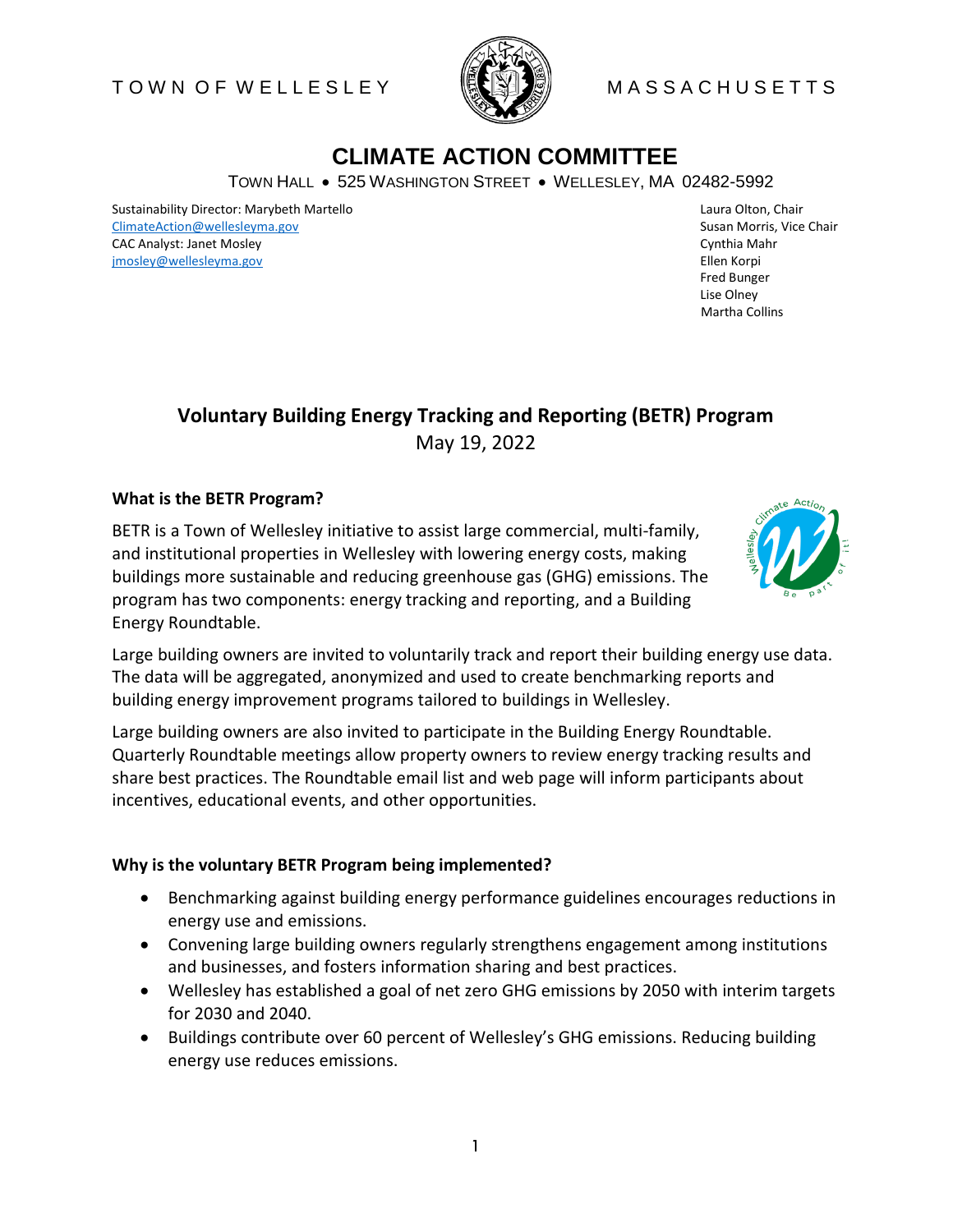## **What does the program involve?**

*Short term*:

- The Town communicates with large building owners before and during the program to build understanding and participation.
- Owners of buildings larger than 25,000 sq. ft. voluntarily report annual energy use to the Town of Wellesley.
- Building owners use U.S. EPA's Energy Star Portfolio Manager tool for data input, tracking, and reporting.
- The Town's Climate Action Office will review and compile data in an annual report for sharing at the Building Energy Roundtable and on the Climate Action Dashboard for the Town of Wellesley.
- The Town will share building energy improvement and incentive program information with building owners.

*Long term*:

- The Building Energy Roundtable continues to share progress and identify ways the Town can support building owners.
- Energy use intensity targets and improvement objectives guide progress.
- The Town follows up with building owners and offers energy audits and other support.
- The voluntary reporting program expands to include all commercial, institutional, and large multi-family buildings.
- The Town supports building owners as building energy disclosure programs, proposed in various state legislation and executive rulemaking, become requirements.

## **What support will be available for large building owners reporting energy use data with Energy Star Portfolio Manager?**

Energy Star provides a robust set of training and support materials for users learning to navigate Portfolio Manager, upload and share data, and visualize energy use over time. Materials include [live webinars, recorded trainings, FAQs,](https://www.energystar.gov/buildings/training) and a [user support portal.](http://www.energystar.gov/buildingshelp) In addition, the Town of Wellesley Climate Action Analyst is available to guide building owners/managers through the process.